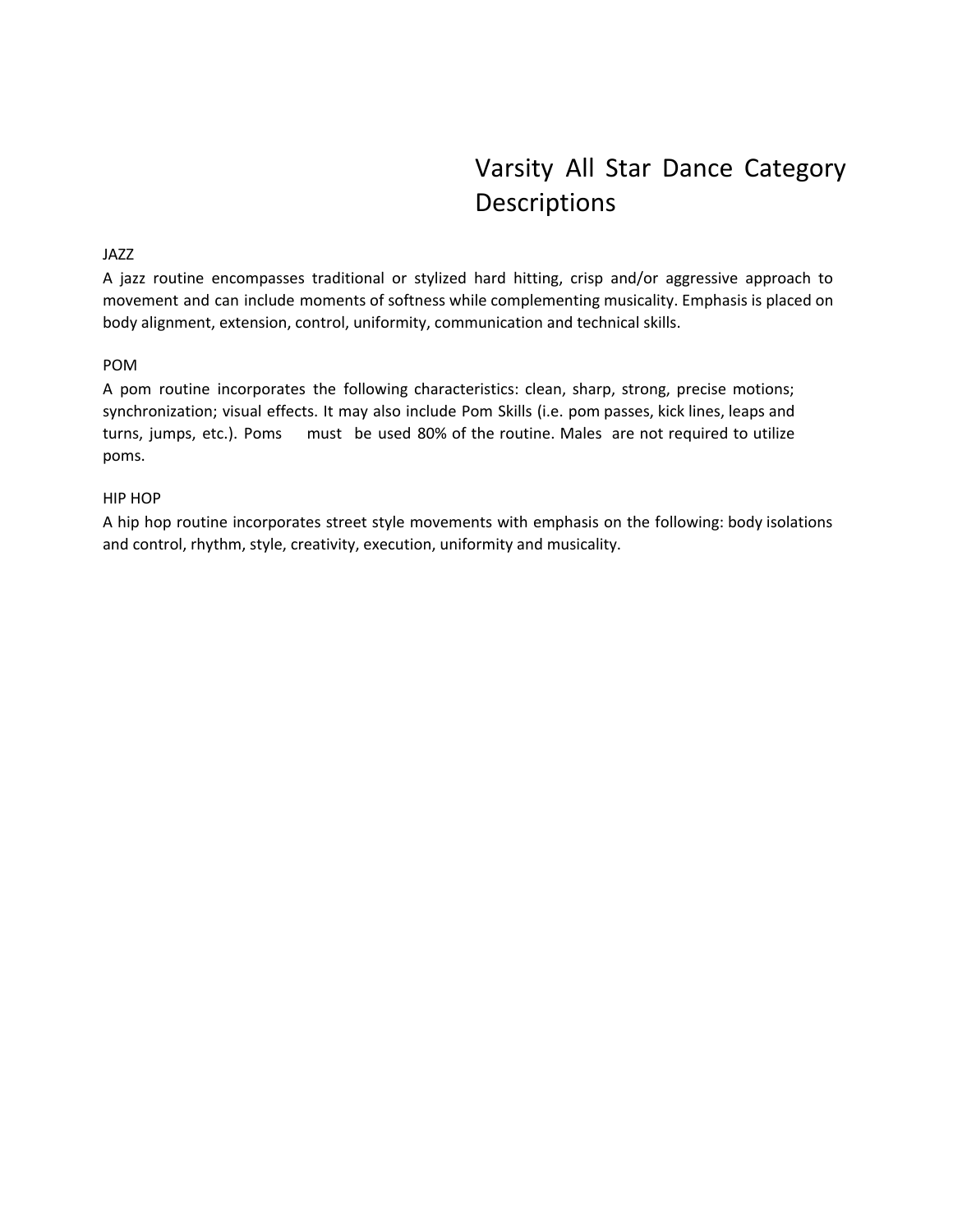# **Varsity All Star Jazz Category Score Sheet Criteria**

#### GROUP EXECUTION

Overall Impression – Genuine projection, confidence, and eye contact. Dancers must display expression and emotion to convey and maintain mood of intended style/story/concept. Appropriateness of music, costume and choreography. Reflects overall audience appeal and personal impression of each judge.

Uniformity – Consistent unison and timing/rhythm by the group as a whole. Clarity and accuracy demonstrated by the team throughout all movement, in both choreography and skills.

Spacing – The ability of dancers to gauge and position themselves correct distances between each other in and throughout all formations and transitions.

- Execution of Technical Elements The demonstration of proper execution of skills including, but not limited to, leaps, turns, lifts, etc. For the Kick division, this will include the proper execution of battements.
- Movement Technique The dancers' ability to exhibit the presented style effectively and continually throughout the routine. This includes the overall ease and execution in the strength of movement, as well as the dancers' superior musicality, motion control and precision. This includes the accuracy of body placement, alignment, extension and posturing.

# CHOREOGRAPHY

- Creativity & Originality Originality of routine, new concepts and movement, incorporation of a variety of movement within the chosen style(s) that supports the flow of the routine and complements the music. Visual effects that are developed through use of creative floor work, group/partner work, level changes and opposition.
- Routine Staging The seamless incorporation of unique and challenging formations and transitions. Transitions create a natural flow within the routine and across the performance space.
- Difficulty The difficulty of the routine (does not reflect execution). Overall level, pace and intricacy of movement within each style such as footwork, direction changes and technical elements. Effective incorporation of challenging elements while utilizing the appropriate ability level of the team. The choreographic choice of mastered movement and technical elements, as well as utilizing a majority of the team to execute difficult movement and/or skills is also considered. Feature and/or soloistmoments enhance the routine without dominating it.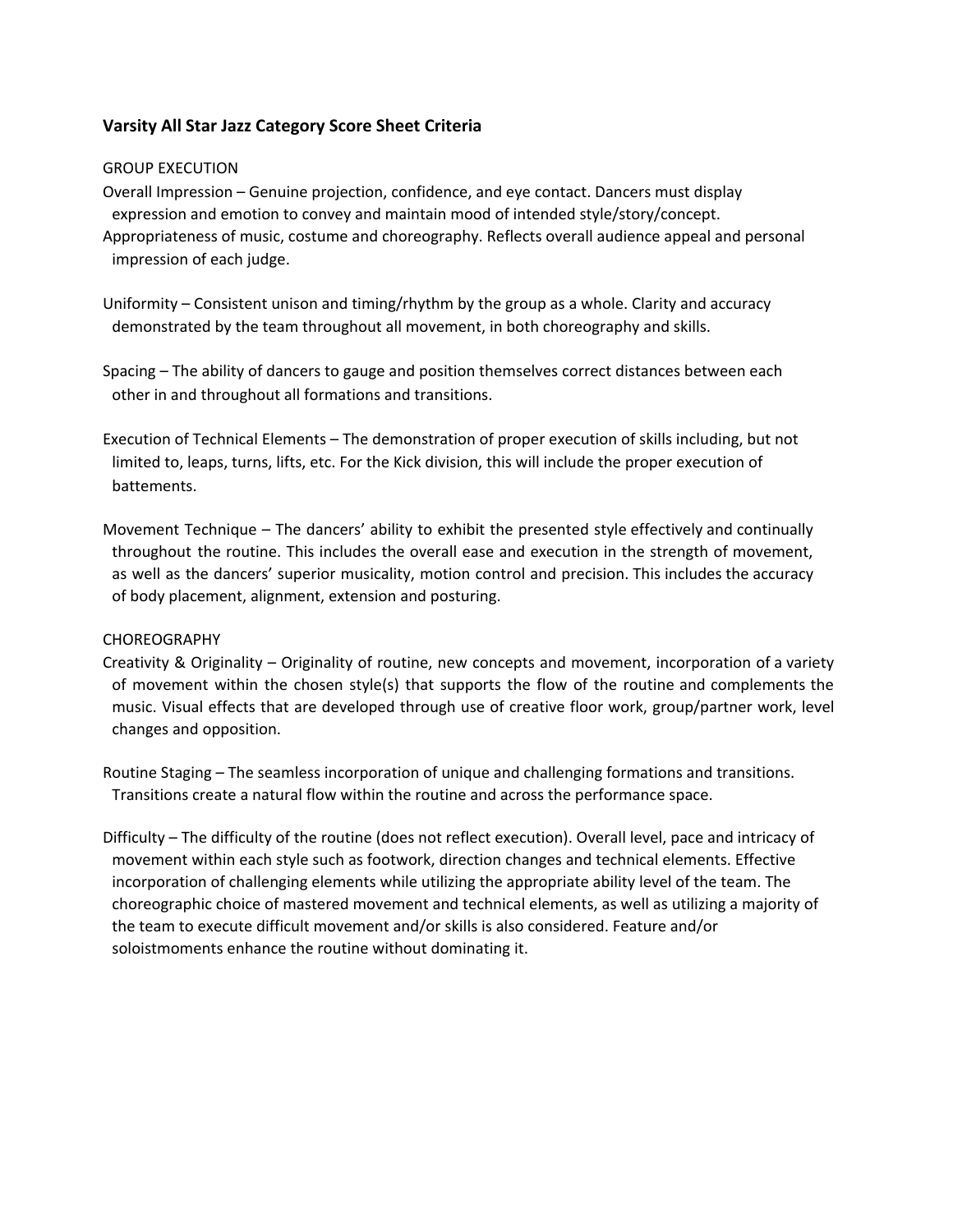# **Varsity All Star Pom Category Score Sheet Criteria**

#### GROUP EXECUTION

- Overall Impression Genuine projection, energy, and eye contact. Dancers must display confident, authentic expression to convey the intended message and/or concept.
- Appropriateness of music, costume and choreography. Reflects overall audience appeal and personal impression of each judge.
- Uniformity Consistent unison and timing/rhythm by the group as a whole. Uniformity and precision demonstrated by the team in both choreography and skills.

Spacing – The ability of dancers to gauge and position themselves correct distances between each other in and throughout all formations and transitions.

- Execution of Technical Elements The demonstration of proper execution of technical skills and elements including, but not limited to, pom passes, kick lines, jumps, leaps, turns, etc.
- Movement Technique The dancers' ability to exhibit the presented style effectively and continually throughout the routine. This includes the overall strength and sharpness of pom motions and movement, as well as the dancers' superior musicality, motion control and precision. This includes the accuracy of pom work and body placement.

### CHOREOGRAPHY

- Creativity & Originality Originality of routine, new concepts and visuals, incorporation of a variety of pom motions that supports the flow of the routine and complements the music. Creative and unpredictable visual effects that are developed through use of creative floor work, group/partner work, level changes, variety of pom motions and opposition.
- Routine Staging The seamless incorporation of unique and challenging formations and transitions. Transitions create a natural flow between formations and visuals within the routine and across the performance space.

Difficulty – The difficulty of the routine (does not reflect execution). Overall level, pace and intricacy of pom motions and movement such as footwork, direction changes and skills.

Effective incorporation of challenging elements while utilizing the appropriate ability level of the team. The choreographic choice of mastered movement and technical elements, as well as utilizing a majority of the team to execute difficult movement and/or skills is also considered. Feature and/or soloist moments enhance the routine without dominating it.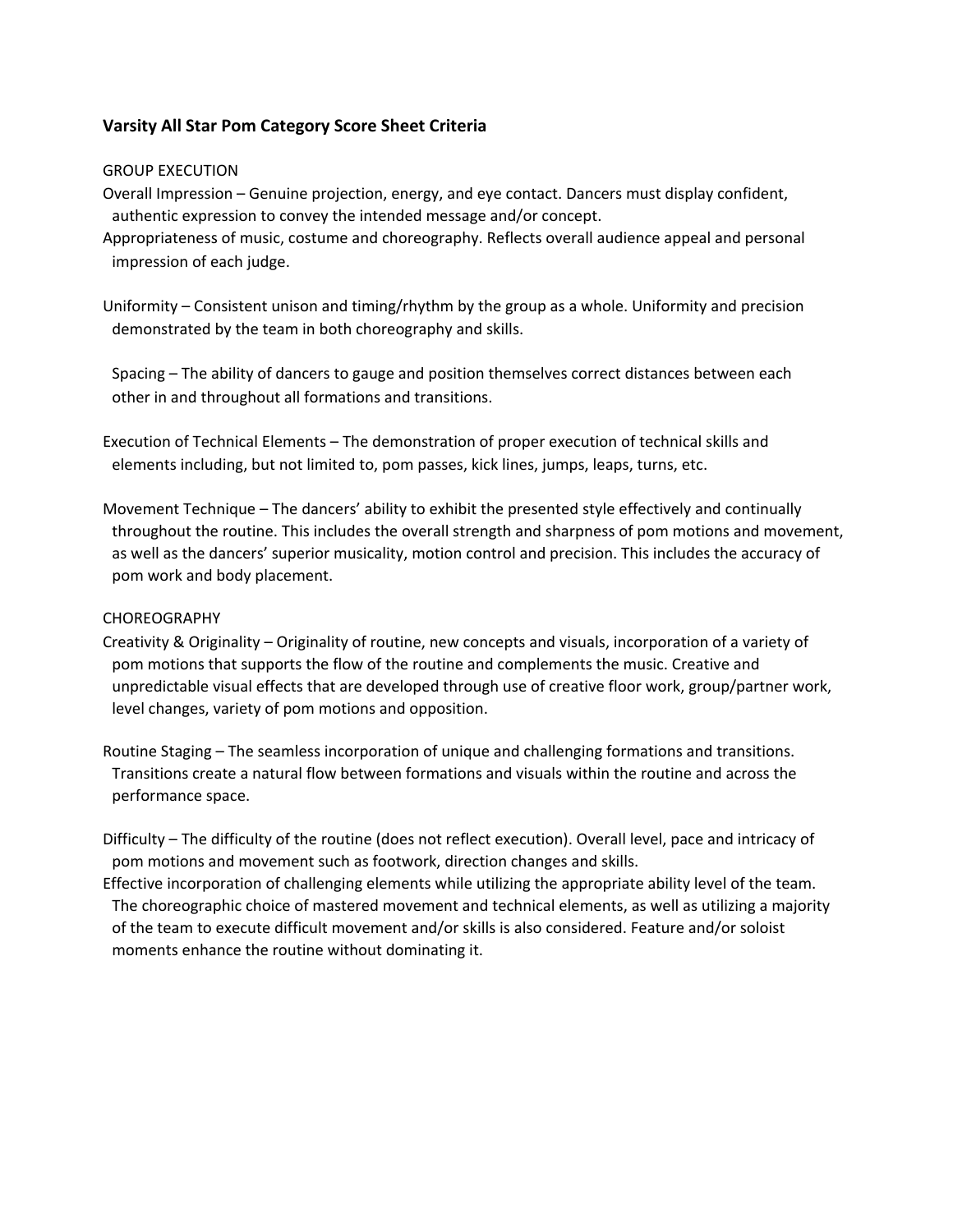# **Varsity All Star Hip Hop Category Score Sheet Criteria**

#### GROUP EXECUTION

- Overall Impression Genuine projection, energy, intensity and eye contact. Dancers must display confident, authentic expression to convey the intended message and/or style(s).
- Appropriateness of music, costume and choreography. Reflects overall audience appeal and personal impression of each judge.
- Uniformity Consistent unison and timing/rhythm by the group as a whole. Uniformity of team movement within both choreography and skills. Commitment to the selected style(s) as a group.
- Spacing The ability of dancers to gauge and position themselves correct distances between each other in and throughout all formations and transitions.
- Execution of Technical Elements The demonstration of proper execution of style specific skills and elements, including the approach, release, balance and form.
- Movement Technique The dancers' ability to exhibit the presented style(s) effectively, continually and distinctly throughout the routine. This includes the overall quality of execution, approach and attack in the strength and intensity of movement, as well as the dancers' superior musicality, motion control, stabilization and momentum. The accurate demonstration of correct technique within the selected hip hop/street dance style(s).

# CHOREOGRAPHY

- Creativity & Originality Originality of routine, new concepts and movement, incorporation of a variety of movement within the selected style(s) that supports the flow of the routine and complements the music. Creative and unpredictable visual effects that are developed through use of interactive group/partner work, levels, group builds, illusions and/or opposition.
- Routine Staging The seamless incorporation of unique and challenging formations and transitions. Transitions create a natural flow between formation changes and visuals within the routine and across the performance space.
- Difficulty The difficulty of the routine (does not reflect execution). Overall level, pace and intricacy of movement within each style such as footwork, direction changes and technical elements. Effective incorporation of challenging elements while utilizing the appropriate ability level of the team. The choreographic choice of mastered movement and technical elements, as well as utilizing a majority of the team to execute difficult movement and/or skills is also considered. Feature and/or soloistmoments enhance the routine without dominating it.